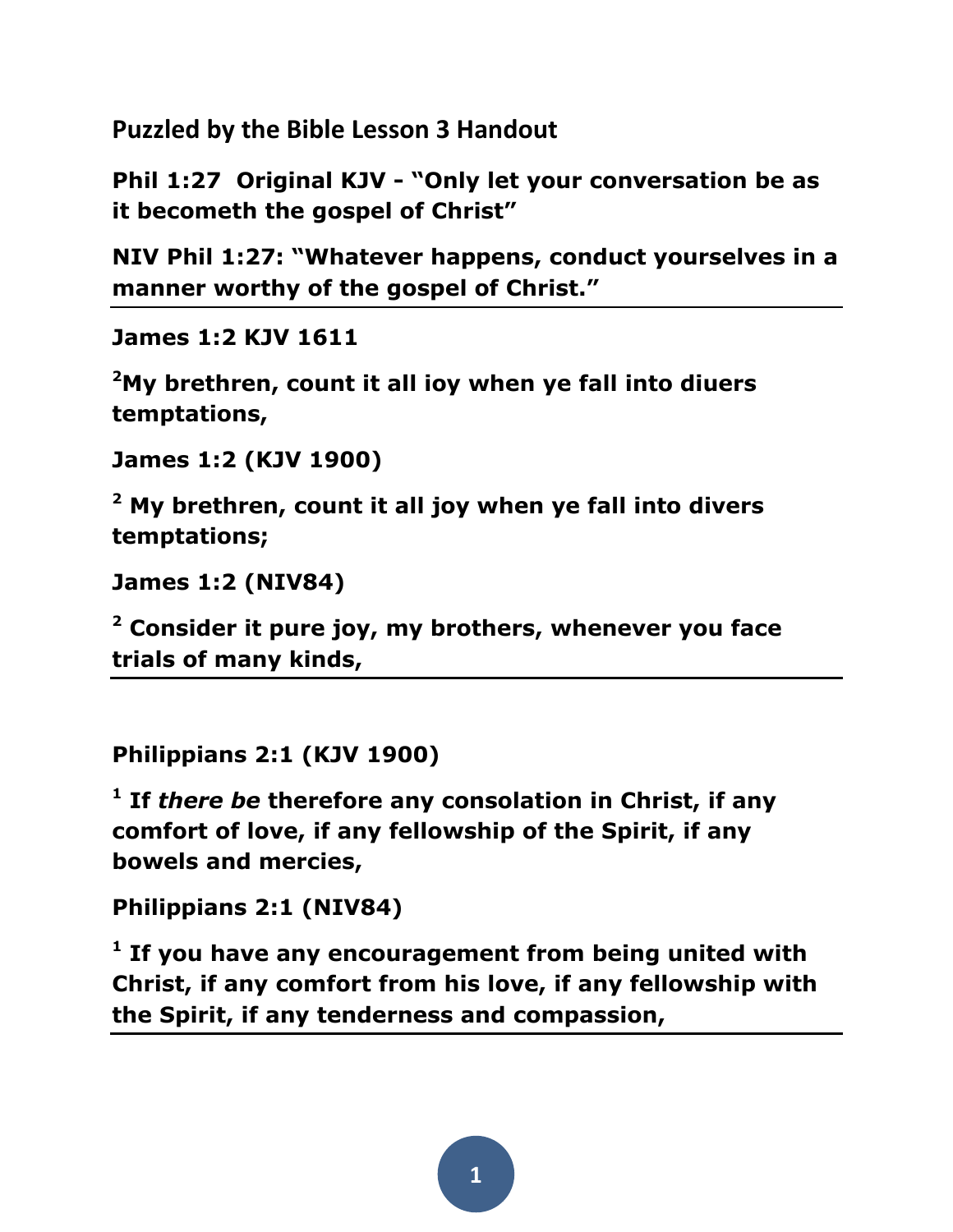**1. New International Version**

**2. King James Version**

**3. New King James Version**

**4. New Living Translation**

**5. English Standard Version**

**6. Holman Christian Standard Bible**

**7. The Voice**

**8. New American Standard**

**Psalm 22:4–5 (KJV 1900)** 

**<sup>4</sup> Our fathers trusted in thee: They trusted, and thou didst deliver them. <sup>5</sup> They cried unto thee, and were delivered: They trusted in thee, and were not confounded.** 

**Psalm 22:4–5 (NIV84)** 

**4 In you our fathers put their trust; they trusted and you delivered them. <sup>5</sup> They cried to you and were saved; in you they trusted and were not disappointed.** 

**Psalm 22:4–5 (NASB95)** 

**4 In You our fathers trusted; They trusted and You delivered them. <sup>5</sup> To You they cried out and were delivered; In You they trusted and were not disappointed.** 

```
Psalm 22:4–5 (NLT)
```
**<sup>4</sup> Our ancestors trusted in you, and you rescued them. <sup>5</sup> They cried out to you and were saved. They trusted in you and were never disgraced.**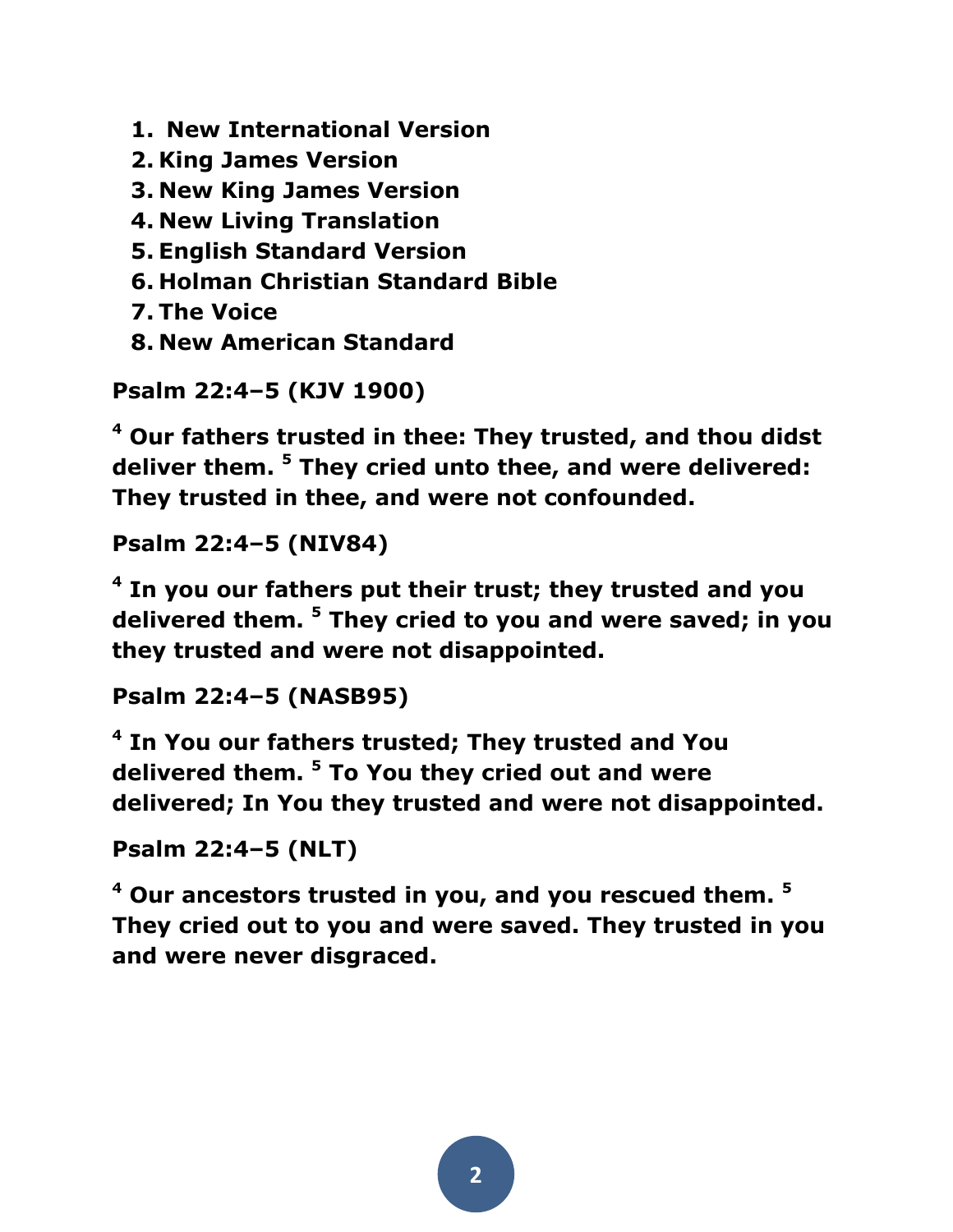**Psalm 22:4–5 (The Message)** 

**<sup>4</sup> We know you were there for our parents: <sup>5</sup> they cried for your help and you gave it; they trusted and lived a good life.** 

**Psalm 22:4–5 (AMP)** 

**<sup>4</sup> Our fathers trusted in You; they trusted (leaned on, relied on You, and were confident) and You delivered them. <sup>5</sup> They cried to You and were delivered; they trusted in, leaned on,** *and* **confidently relied on You, and were not ashamed** *or* **confounded** *or* **disappointed.** 

**1 John 2:16–17 (KJV 1900)** 

**<sup>16</sup> For all that** *is* **in the world, the lust of the flesh, and the lust of the eyes, and the pride of life, is not of the Father, but is of the world. <sup>17</sup> And the world passeth away, and the lust thereof: but he that doeth the will of God abideth for ever.** 

**1 John 2:16–17 (NIV84)** 

**<sup>16</sup> For everything in the world—the cravings of sinful man, the lust of his eyes and the boasting of what he has and does—comes not from the Father but from the world. <sup>17</sup> The world and its desires pass away, but the man who does the will of God lives forever.** 

**1 John 2:16–17 (NLT)** 

**<sup>16</sup> For the world offers only a craving for physical pleasure, a craving for everything we see, and pride in our achievements and possessions. These are not from the**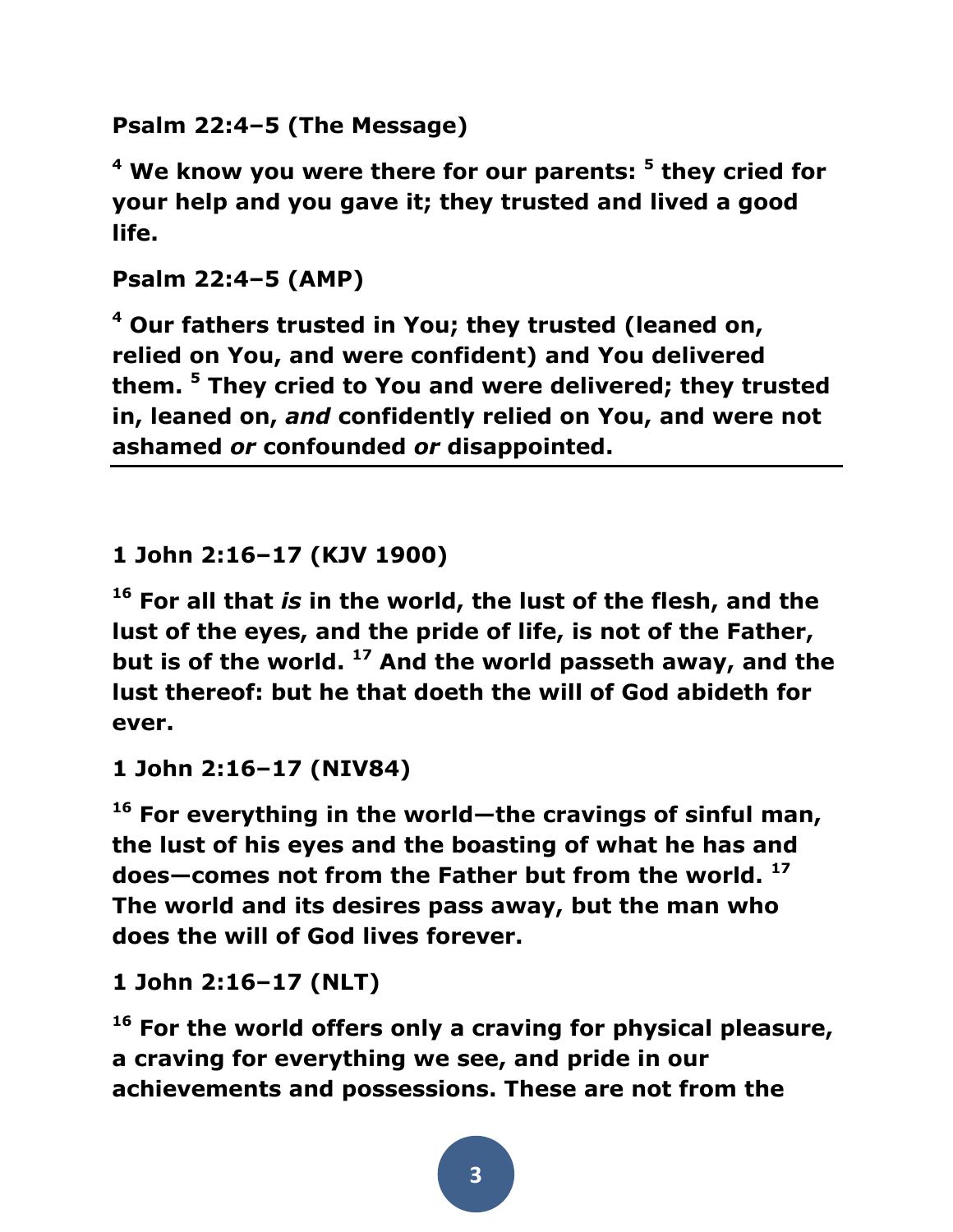**Father, but are from this world. <sup>17</sup> And this world is fading away, along with everything that people crave. But anyone who does what pleases God will live forever.** 

## **1 John 2:16–17 (AMP)**

**<sup>16</sup> For all that is in the world—the lust of the flesh [craving for sensual gratification] and the lust of the eyes [greedy longings of the mind] and the pride of life [assurance in one's own resources or in the stability of earthly things] these do not come from the Father but are from the world [itself]. <sup>17</sup> And the world passes away** *and* **disappears, and with it the forbidden cravings (the passionate desires, the lust) of it; but he who does the will of God and carries out His purposes in his life abides (remains) forever.** 

# *Is there any archaeological evidence for the claims made in The Book of Mormon regarding Jesus' visit to the Americas?*

*http://www.christiananswers.net/q-cc/cc-archaeology.html*

*The Book of Mormon is advertised by the Church of Jesus Christ of Latter-Day Saints as "another testament of Jesus Christ" and specifically of the account of his supposed visit to the American continent.*

*Many scholars and laymen have searched known history of the Americas for evidence that The Book of Mormon is true,.*

*According to the Smithsonian Institute of Washington, D.C., USA, the following items (which, according to The Book of Mormon, existed in the Americas between*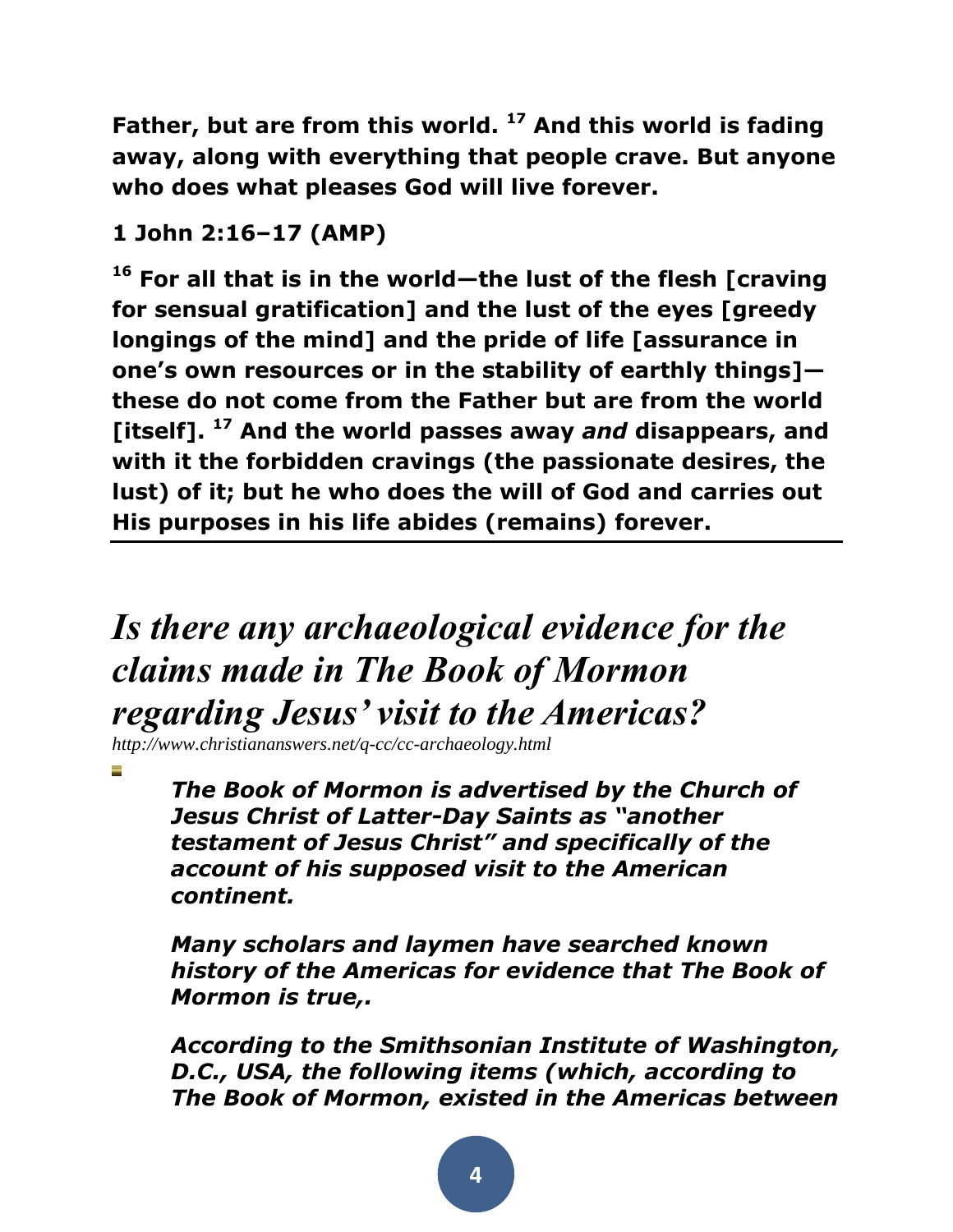*600 B.C. and 421 A.D.) have absolutely no evidence for existing in the America's during the time in question:* 

- *Silk—Alma 4:6, Nephi 13:7, Alma 1:29*
- *Horses—Enos 1:21, Alma 18:9, 3 Nephi 3: 1, Nephi 18:25*
- *Steel—Jarom 1:8, 2 Nephi 5:15,16, 1 Nephi 4:9, 16:18*
- *Iron—2 Nephi 5:15, 20:34, Jarom 1:8, Mosiah 11:8*
- *Coins—Alma 11:5-19*
- *Donkeys—1 Nephi 18:25, Mosiah 5:14, 12:5*
- *Cattle, Cow, and Oxen—Enos 1:21; 3 Nephi 3:22, 6: 1 Nephi 18:25*
- *Pigs—3 Nephi 7:8*
- *Grain and Wheat—Mosiah 9:9; Helaman 11:17*

*If The Book of Mormon is true, certainly some evidence for the items mentioned above should have been unearthed by modern-day archeologists.* 

*But where are the objects of steel, iron, and brass that are mentioned throughout The Book of Mormon?*

*Has the Mormon church uncovered even one coin as mentioned in the book of Alma? Mormon 6:9-15 states that many thousands of men fought a great battle armed with swords, bows, arrows and axes, but have archaeologists discovered any of these items dating back to that time period on this continent?* 

*According to Ether 15:2, two million Jaredite peoples (men, women and children) were killed in battle, yet there is not a trace of this battle anywhere. Ether 15:15 claims that men, women, and children armed with shields, breastplates, and headplates, fought a great battle with much loss of life—yet not one article*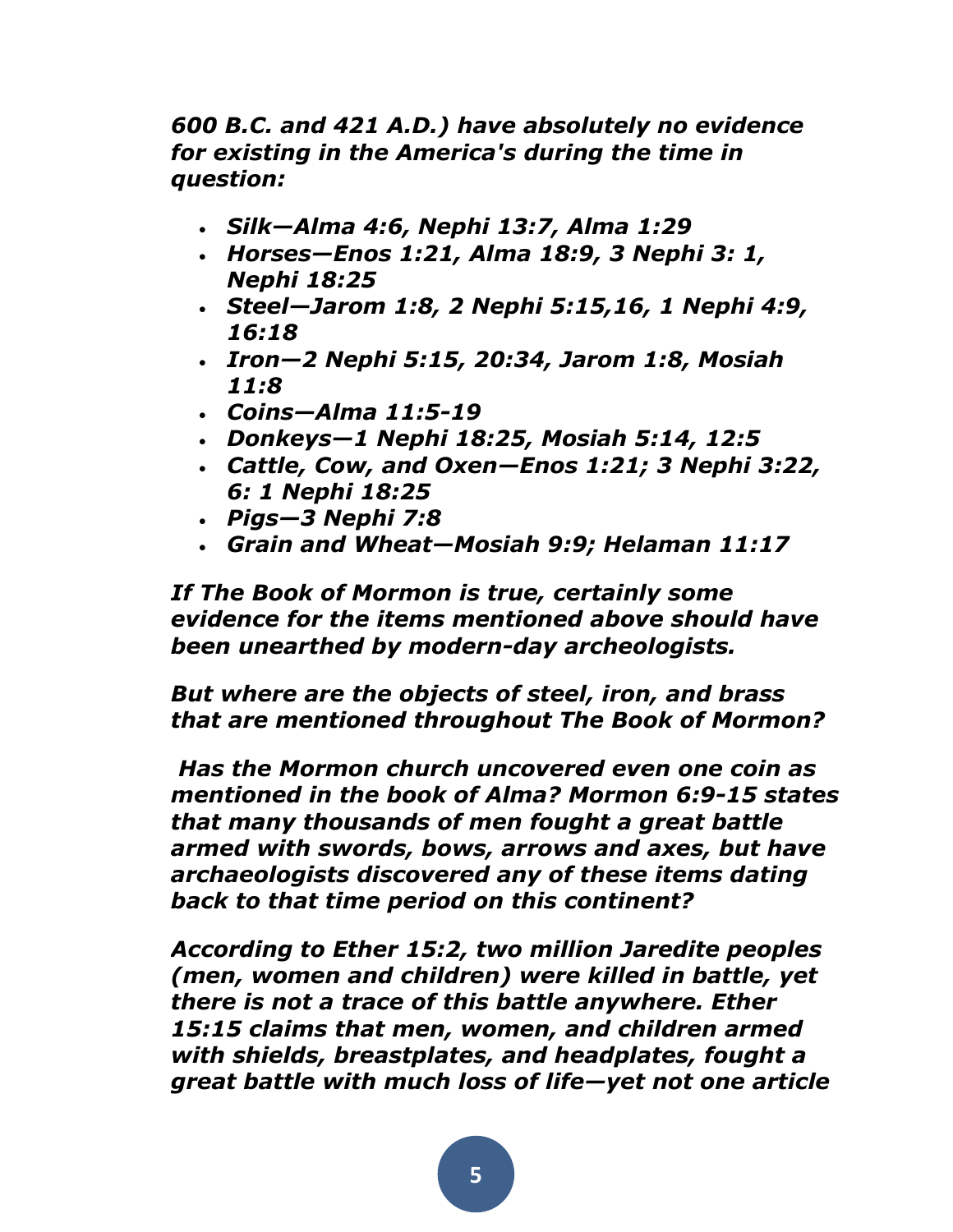## *of battle has been found to date.*



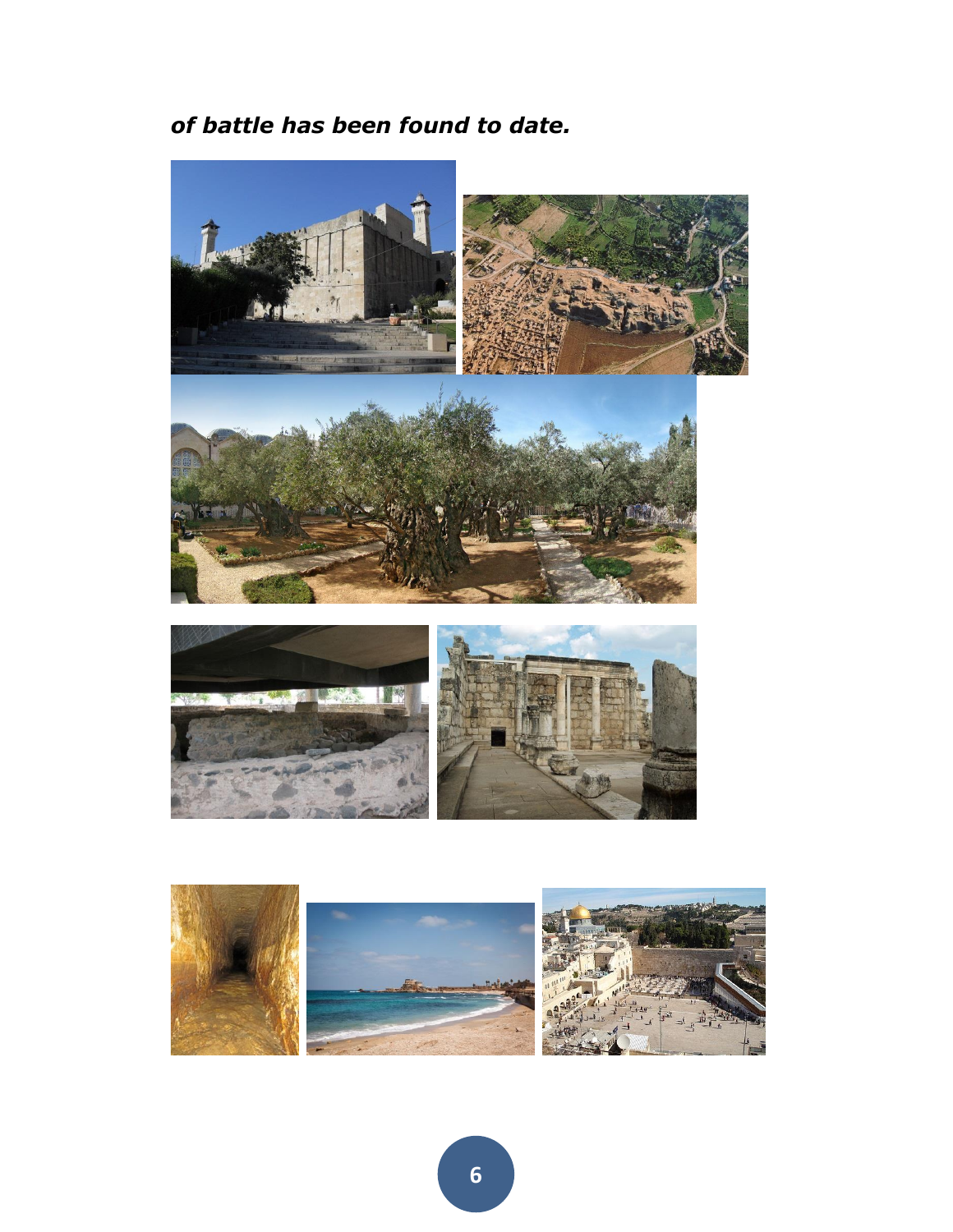#### **Ephesians 2:8–9 (NASB95)**

**<sup>8</sup> For by grace you have been saved through faith; and that not of yourselves,** *it is* **the gift of God; <sup>9</sup> not as a result of works, so that no one may boast.** 

**James 2:24 You see that a man is justified by works and not by faith alone**.

#### **James 2:14–26 (NASB95)**

**<sup>14</sup> What use is it, my brethren, if someone says he has faith but he has no works? Can that faith save him? <sup>15</sup> If a brother or sister is without clothing and in need of daily food, <sup>16</sup> and one of you says to them, "Go in peace, be warmed and be filled," and yet you do not give them what is necessary for** *their* **body, what use is that? <sup>17</sup> Even so faith, if it has no works, is dead,** *being* **by itself. <sup>18</sup> But someone may** *well* **say, "You have faith and I have works; show me your faith without the works, and I will show you my faith by my works." <sup>19</sup> You believe that God is one. You do well; the demons also believe, and shudder. <sup>20</sup> But are you willing to recognize, you foolish fellow, that faith without works is useless? James 2:24 (NASB95)** 

**<sup>26</sup> For just as the body without** *the* **spirit is dead, so also faith without works is dead.**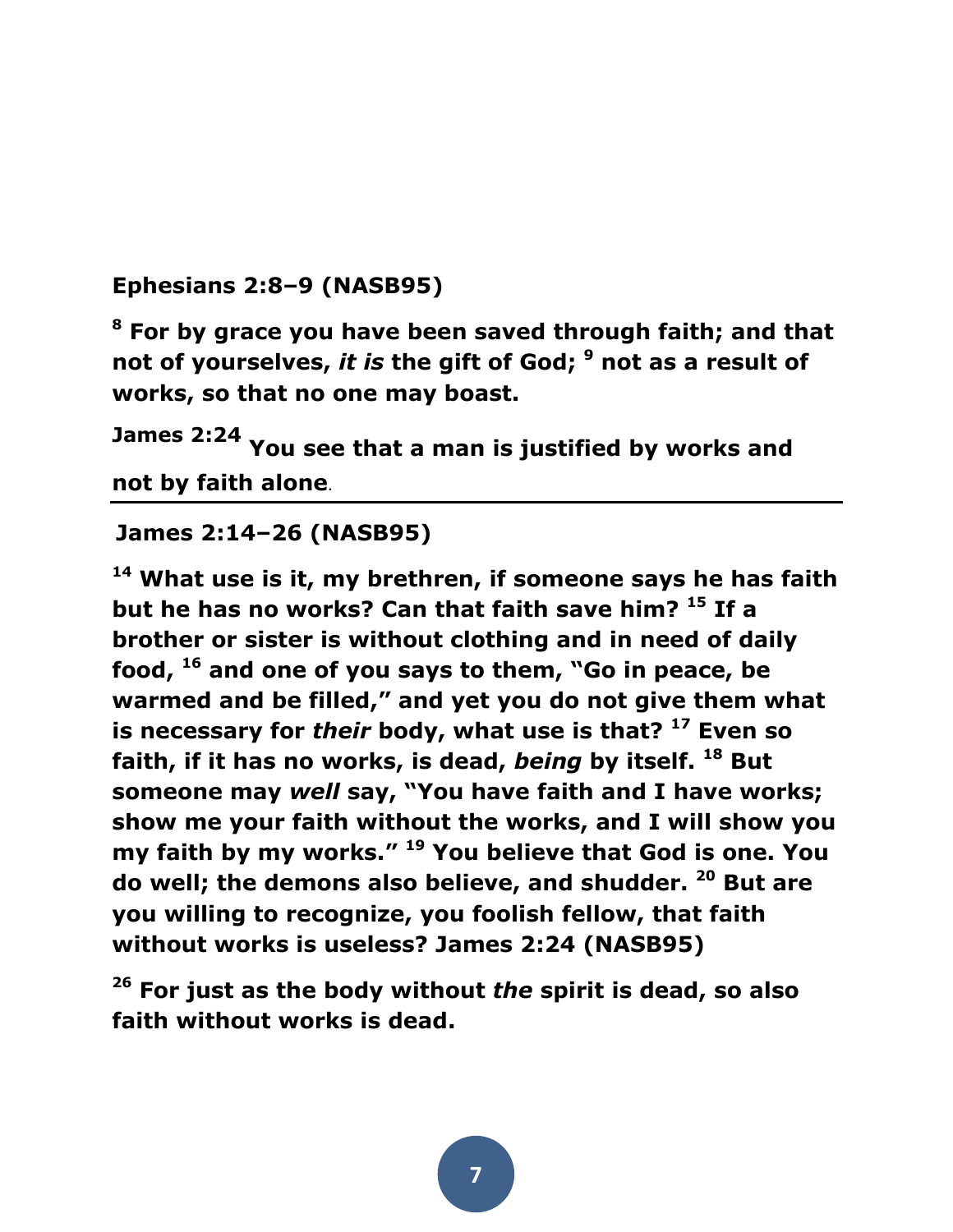**John 5:11–13 (NASB95)** 

**<sup>11</sup> And the testimony is this, that God has given us eternal life, and this life is in His Son. <sup>12</sup> He who has the Son has the life; he who does not have the Son of God does not have the life. <sup>13</sup> These things I have written to you who believe in the name of the Son of God, so that you may know that you have eternal life.**

#### **Matthew 21:22 (NASB95)**

**<sup>22</sup> "And all things you ask in prayer, believing, you will receive."** 

```
Mark 11:24 (NASB95)
```
**<sup>24</sup> "Therefore I say to you, all things for which you pray and ask, believe that you have received them, and they will be** *granted* **you.** 

**1 John 5:14–15 (NASB95)** 

**<sup>14</sup> This is the confidence which we have before Him, that, if we ask anything according to His will, He hears us. <sup>15</sup> And if we know that He hears us** *in* **whatever we ask, we know that we have the requests which we have asked from Him.** 

**Mark 14:35–36 (NASB95)** 

**<sup>35</sup> And He went a little beyond** *them,* **and fell to the ground and** *began* **to pray that if it were possible, the hour might pass Him by. <sup>36</sup> And He was saying, "Abba! Father! All things are possible for You; remove this cup from Me; yet not what I will, but what You will."**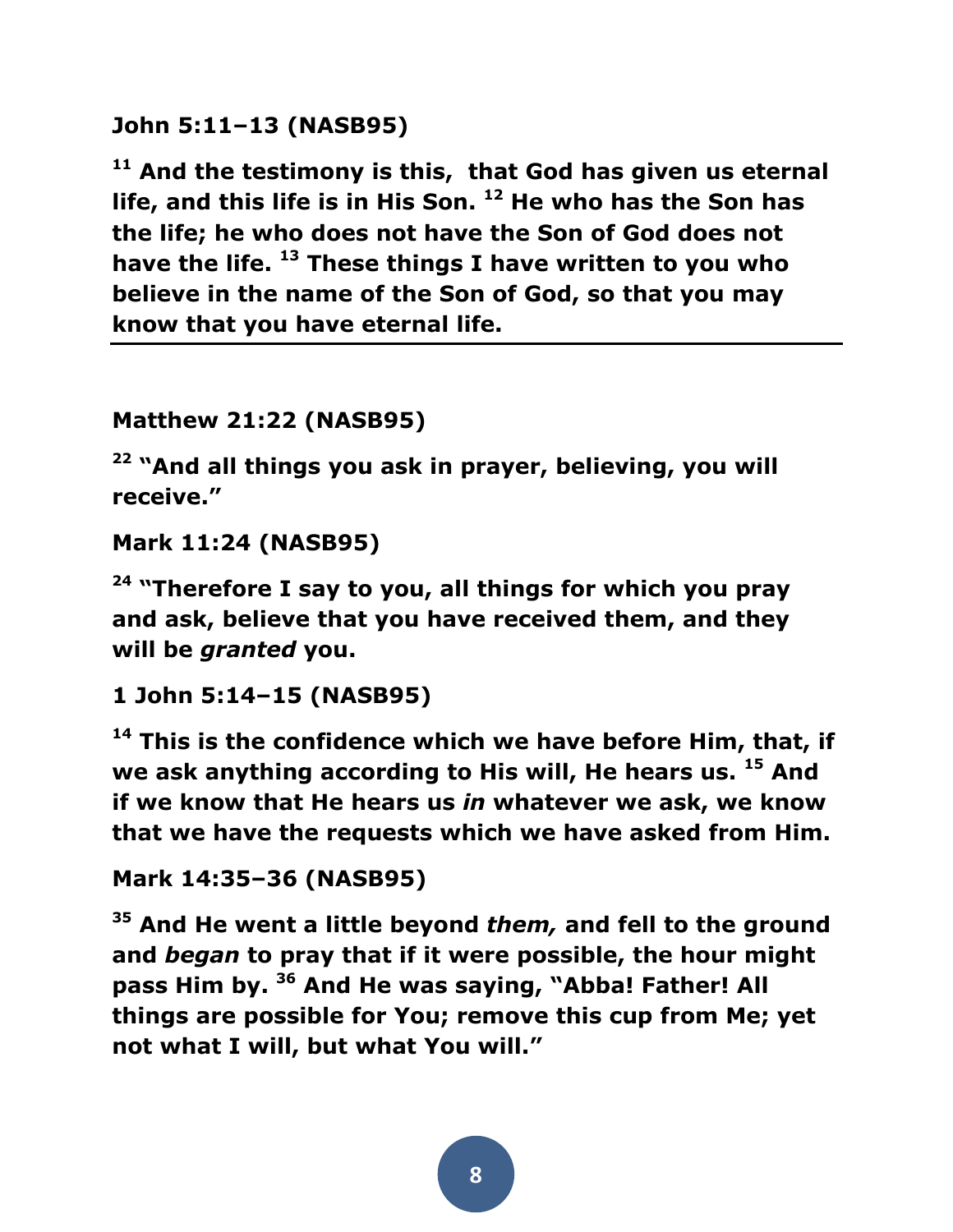## **Matthew 6:33 (NLT)**

## **<sup>33</sup> Seek the Kingdom of God above all else, and live righteously, and he will give you everything you need.**

I came across this verse and I wanted your clarification/thoughts on it. Today, when learning about the Catholic church's added bible, in it, you said they believe you can pray people into heaven, in a way. Like after they die, there is still a chance they can be with Jesus if enough prayers are done on their behalf. And I believe that is not true or biblical, like you had taught today. So when I read 1 Corinthians 7:14, I am confused.

## **BibleHub.com**

| http://biblehub.com             | $O - C$ $\Rightarrow$ AOL Mail  | C New tab                                           | Bible Hub: Search, Read, St.                         |                                                                                                                                               |                                                                                                                                                                                                                       | $ \Box$ $x$<br>$\hat{n} \star \circ$                    |
|---------------------------------|---------------------------------|-----------------------------------------------------|------------------------------------------------------|-----------------------------------------------------------------------------------------------------------------------------------------------|-----------------------------------------------------------------------------------------------------------------------------------------------------------------------------------------------------------------------|---------------------------------------------------------|
|                                 |                                 |                                                     |                                                      |                                                                                                                                               |                                                                                                                                                                                                                       |                                                         |
| <b>Genesis</b>                  | $\triangledown$ 1:1             | $\vee$ Version                                      | $\triangledown$ Commentary                           |                                                                                                                                               | $\vert \mathbf{v} \vert$                                                                                                                                                                                              |                                                         |
| $\bullet$                       |                                 |                                                     |                                                      | ი                                                                                                                                             | $\vert$ $\vert$                                                                                                                                                                                                       |                                                         |
| <b>NIV</b><br><b>NLT</b>        | KJV<br><b>HCS</b><br><b>NAS</b> | <b>DBT</b><br><b>DRB</b><br>ERV<br><b>GWT</b>       | <b>ISV</b><br><b>KJP</b><br><b>NET</b><br><b>OJB</b> | <b>WBT</b><br><b>WYC</b>                                                                                                                      | <b>KJ2</b><br><b>JPS</b>                                                                                                                                                                                              |                                                         |
|                                 | Parallel<br><b>Sermons</b>      | <b>Topics</b><br>Strong's                           | Hebrew                                               | Multi<br>Lexicon                                                                                                                              |                                                                                                                                                                                                                       |                                                         |
|                                 |                                 |                                                     |                                                      |                                                                                                                                               |                                                                                                                                                                                                                       |                                                         |
| Bible Hub Homepage              |                                 |                                                     |                                                      |                                                                                                                                               | 05E                                                                                                                                                                                                                   |                                                         |
|                                 |                                 |                                                     |                                                      |                                                                                                                                               |                                                                                                                                                                                                                       |                                                         |
| <b>Online Bible Study Suite</b> |                                 |                                                     |                                                      |                                                                                                                                               |                                                                                                                                                                                                                       |                                                         |
|                                 |                                 |                                                     |                                                      |                                                                                                                                               |                                                                                                                                                                                                                       |                                                         |
|                                 | View Favorites Tools Help       | <b>ARCOMSCORD</b><br><b>Bible Hub</b><br><b>ESV</b> | <b>ASV</b>                                           | <b>ISR</b><br>Comment Interlinear<br>Free Downloads * Devotions * Reading Plans<br><b>Bible Hub</b><br>dictionaries, sermons and devotionals. | <b>WEB</b><br><b>E A B C B I E T B E Z I A N 8 N B D B F B E</b><br>Welcome to Bible Hub, featuring topical, Greek and<br>Hebrew study tools, plus concordances, commentaries,<br><b>Bible</b><br>Topical<br>Strong's | $\vee$ Language<br><b>Bible</b><br><b>YLT</b><br>cro ff |

**1 Corinthians 7:14 NASB - For the unbelieving husband is sanctified through his wife, and the unbelieving wife is sanctified through her believing husband; for otherwise your children are unclean, but now they are holy.**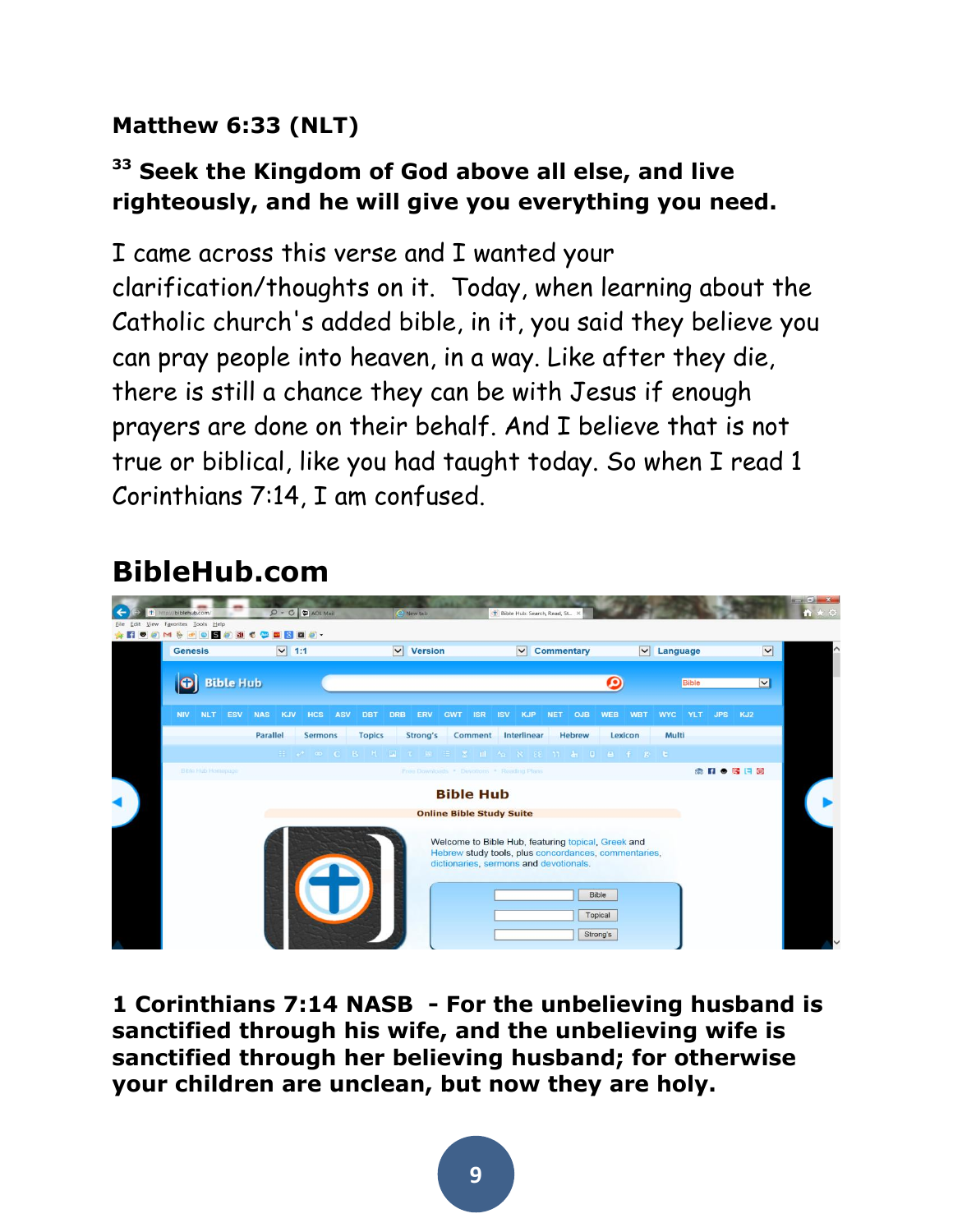**(NLT) <sup>14</sup> For the Christian wife brings holiness to her marriage, and the Christian husband brings holiness to his marriage. Otherwise, your children would not be holy, but now they are holy.** 

**(AMP) <sup>14</sup> For the unbelieving husband is set apart (separated, withdrawn from heathen contamination, and affiliated with the Christian people) by union with his consecrated (set-apart) wife, and the unbelieving wife is set apart** *and* **separated through union with her consecrated husband. Otherwise your children would be unclean (unblessed heathen, outside the Christian covenant), but as it is they are prepared for God [pure and clean].** 

**I know sanctified does not mean saved, but when I looked up the definition it stated made pure or holy or righteous, which is only what Jesus can do for us, right? When I read that verse, it tells me that a believing wife can make an unbelieving husband right in God's eyes and vice versa for an unbelieving wife and believing husband. I came away thinking if a wife's faith was strong enough it can make her husband righteous or sanctified, as the verse states. But I don't think I am interpreting it right, so can you help and give me your thoughts? Reading that verse made me think about what you said the Catholics believe and I just wanted some clarification.**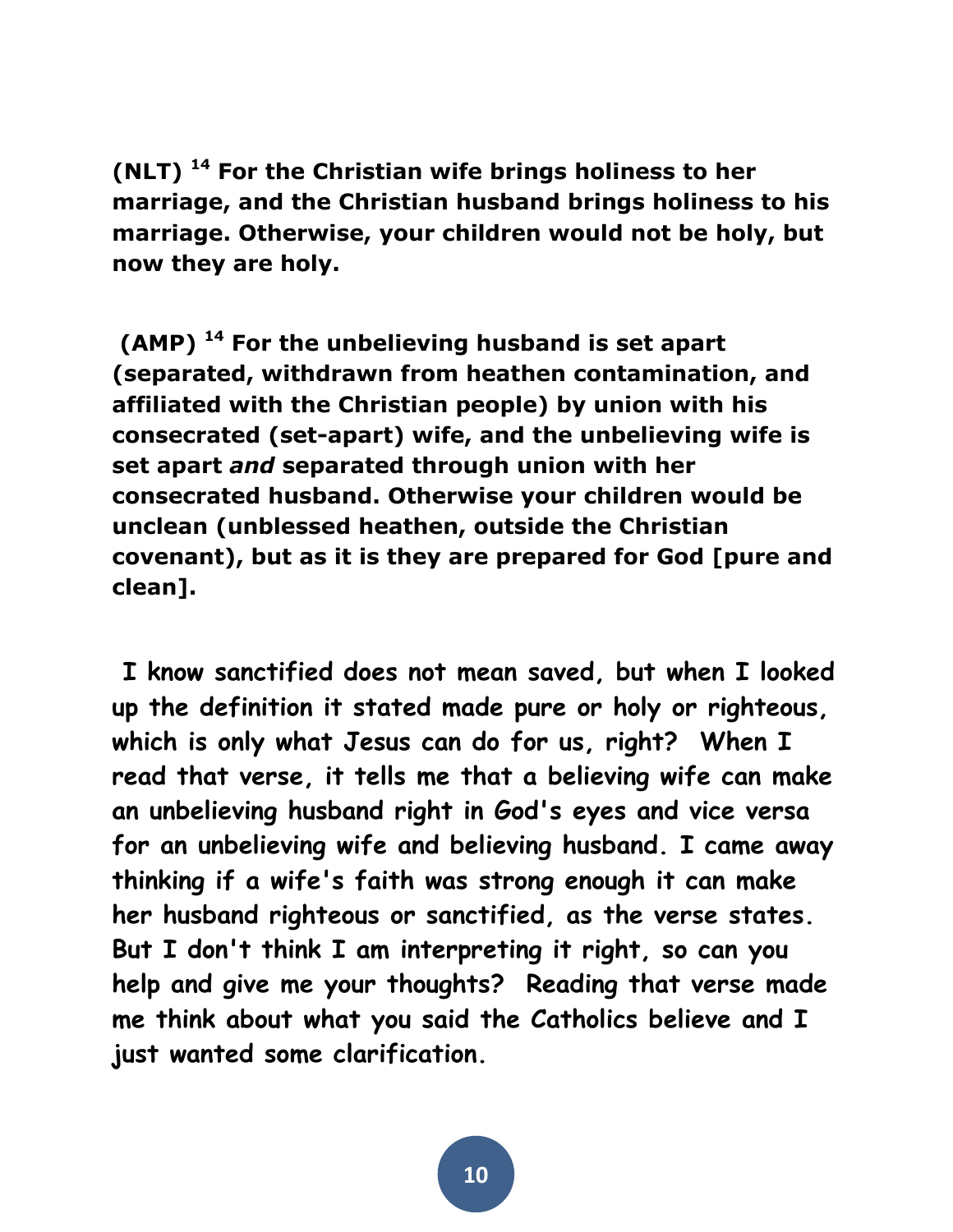*Christian Courier:*

*Occasionally "sanctified" takes on a special sense. For example, Paul declares that the unbeliever who is married to a Christian is "sanctified" by the believer (1 Corinthians 7:14).*

*This does not mean that the marriage itself saves the non-Christian. If that were the case, the apostle would not refer to the union as that of a "believer" and an "unbeliever." Moreover, this idea would contradict numerous passages that reveal salvation must be accessed by personal obedience (Acts 2:40; 2 Thessalonians 1:7-9; Hebrews 5:8-9).*

*Rather, the sense seems to be that the unbeliever, being in close proximity with the Christian spouse, is in a sort of "set apart" environment — cut off from the total and extreme godless influence of the world. The end result is the happy possibility that the sinner may be won to the Lord through Christian influence.*

*W. E. Vine observed that "the unbelieving husband or wife is relatively set apart through his or her believing partner, and abiding in the natural union instead of breaking it by leaving, receives a spiritual influence holding the possibility of actual conversion" (97, emphasis added). This is a reasonable explanation that does not conflict with scripture elsewhere.*

**GotQuestions.org** 

**Is this verse somehow teaching that an unbelieving spouse can be sanctified or saved on the basis of their spouse's faith in Christ, or that their children will be holy before the Lord because one of their parents is saved? Of course, the obvious answer to that is "no" because that is totally**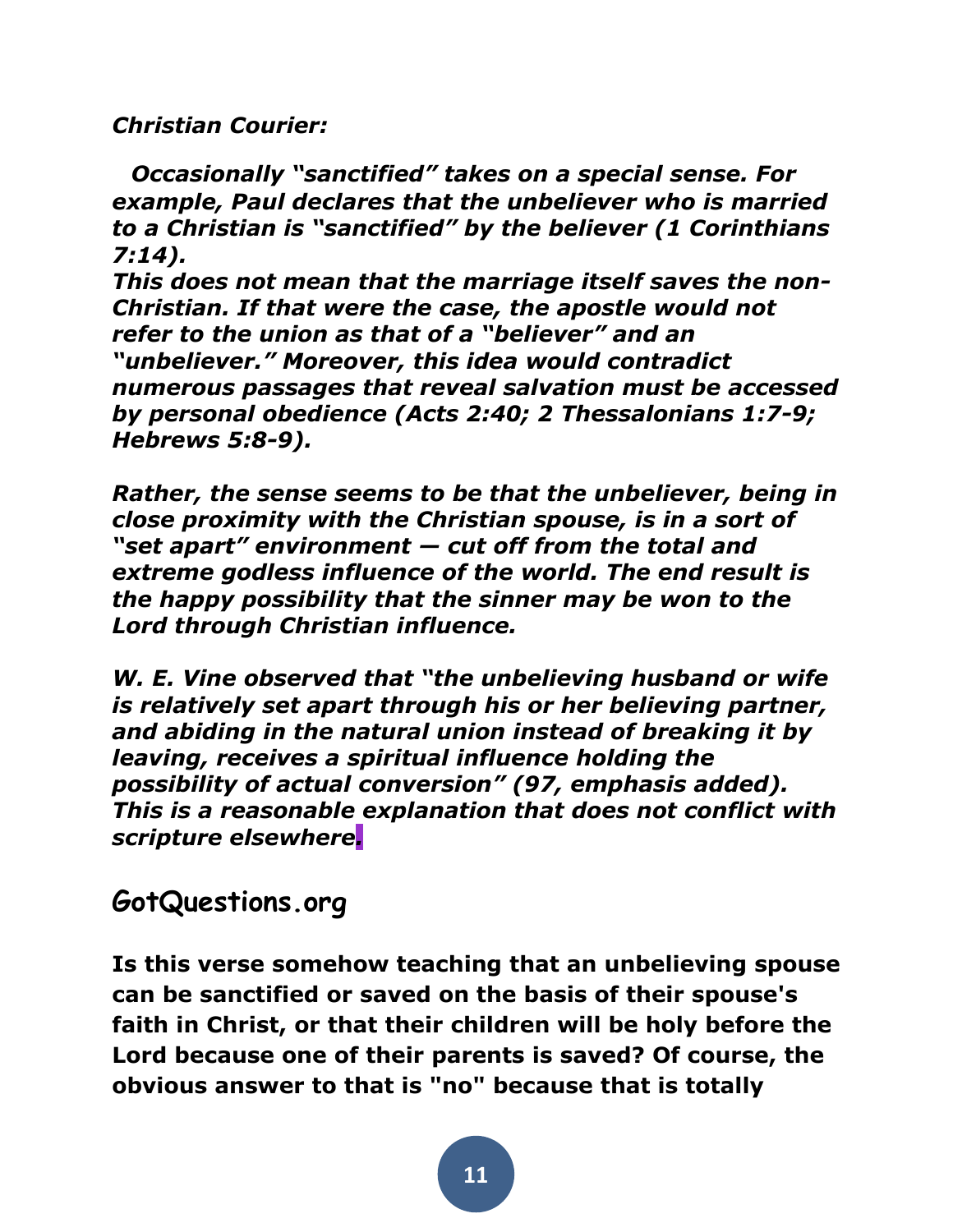**inconsistent with the overall teaching of Scripture. That becomes even clearer when one again examines the context of the passage. In this case, the passage is not dealing with salvation or sanctification (being made holy before God) at all. Instead, it is dealing with the marriage relationship between a husband and wife, and this and the following passages deal specifically with the issue of a Christian who has an unbelieving spouse. Paul taught that Christians should not be "unequally yoked" ([2 Corinthians](http://biblia.com/bible/esv/2%20Corinthians%206.14)  [6:14\)](http://biblia.com/bible/esv/2%20Corinthians%206.14) with unbelievers. Here in this passage, he clarifies that if a believer is already married to an unbeliever they should remain married as long as the unbeliever consents to do so. The reason this would be allowable is that the marriage relationship would be sanctified (holy or set apart in God's eyes) based upon the faith of the believing spouse. Likewise, the children of that marriage will be legitimate in the sight of God despite the fact that Christians are not to be unequally yoked with the lost.**

**100Prophecies.org**

**Jeremiah 25:11-12:**

**11 This whole country will become a desolate wasteland, and these nations will serve the king of Babylon seventy years.** 

**12 "But when the seventy years are fulfilled, I will punish the king of Babylon and his nation, the land of the Babylonians, for their guilt," declares the LORD, "and will make it desolate forever.**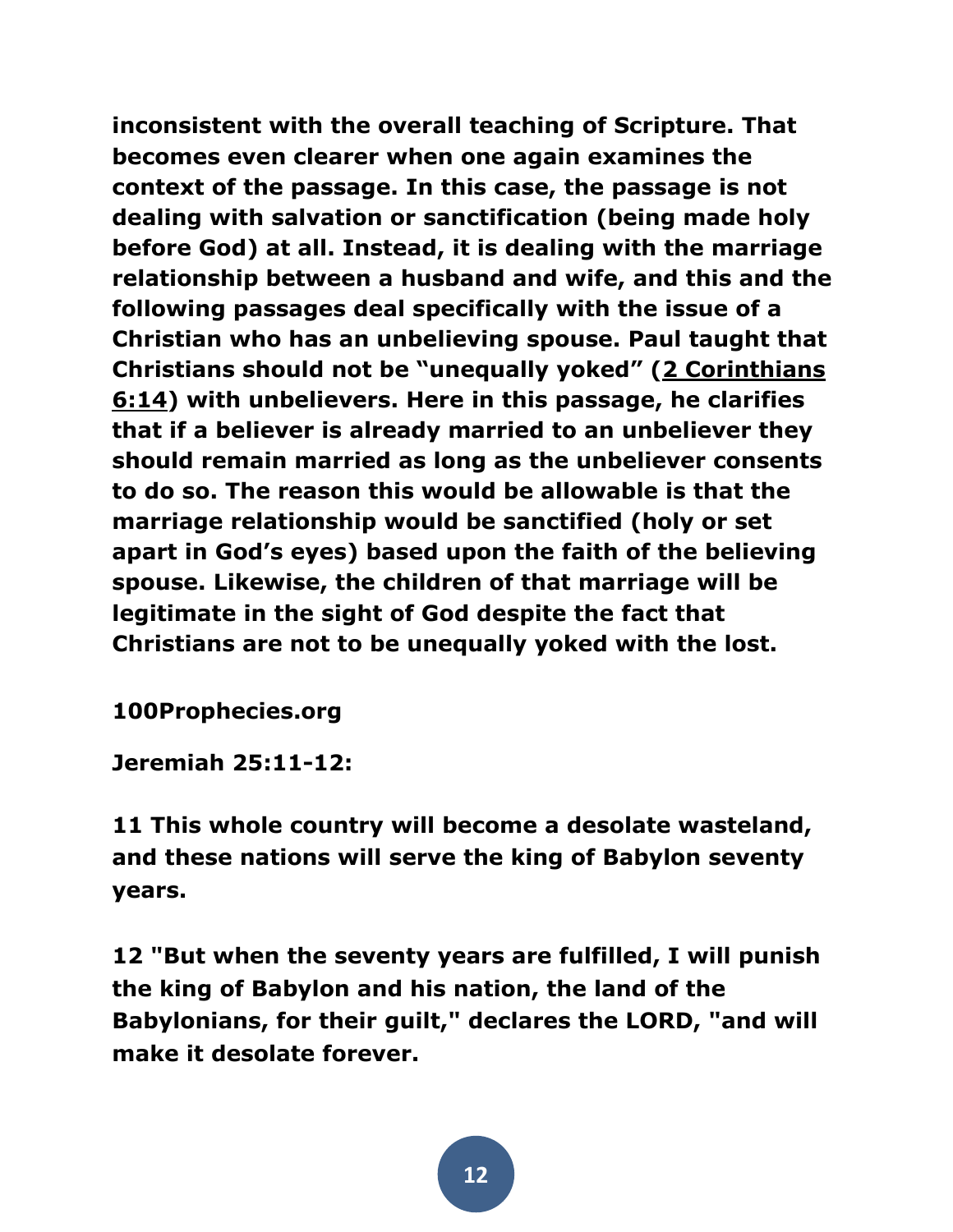**Isaiah 7:14:**

**Therefore the Lord himself will give you a sign: The virgin will be with child and will give birth to a son, and will call him Immanuel.**

**Micah 5:2 "But you, Bethlehem Ephrathah, though you are small among the clans of Judah, out of you will come for me one who will be ruler over Israel, whose origins are from of old, from ancient times."**

**Genesis 49:10: The scepter will not depart from Judah, nor the ruler's staff from between his feet, until he comes to whom it belongs and the obedience of the nations is his.**

**Matthew 24:1-2:**

**1 Jesus left the temple and was walking away when his disciples came up to him to call his attention to its buildings.** 

**2 "Do you see all these things?" he asked. "I tell you the truth, not one stone here will be left on another; every one will be thrown down."**

**Matthew 24:29-31:**

**29 "Immediately after the distress of those days " 'the sun will be darkened, and the moon will not give its light; the stars will fall from the sky, and the heavenly bodies will be shaken.'**